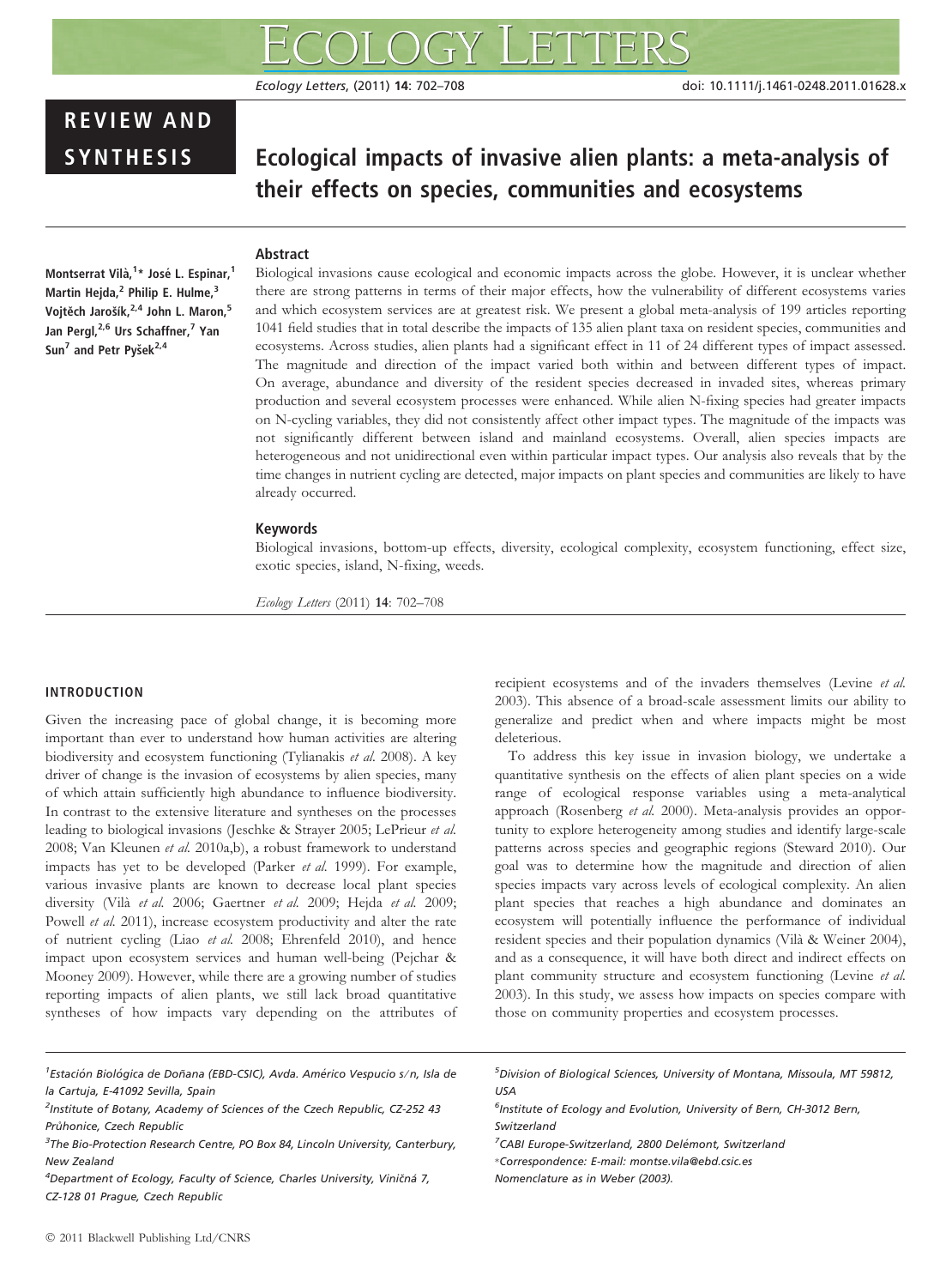We focus on two aspects that have for long been pivotal in the biological invasion literature. First, do N-fixing alien species exert greater ecological impacts than non-N-fixing species? Although there has been considerable research examining how species traits might influence plant invasiveness (Daehler 2003; Pyšek & Richardson 2007; Van Kleunen et al. 2010a,b), the effect of particular plant traits on the type of impact is unclear with the exception of studies reporting N-fixing alien species having a significant impact on N-cycling (Vitousek 1990; Ehrenfeld 2003, 2010; Liao et al. 2008). As strong impacts on nutrient cycling subsequently affect plant performance (e.g. plant resource allocation, plant competitive ability, plant resistance to herbivory, etc.) and hence community structure, we assumed N-fixing plants to have greater community impacts than non-N-fixing species.

Second, we assess whether island ecosystems are more vulnerable to impacts than mainland ecosystems. Islands often support large regional pools of alien species (Lonsdale 1999; Pyšek et al. 2010) and are often considered to be highly impacted by invaders (but see Diez et al. 2009). Certainly, introduced predators can trigger strong trophic cascades on islands and these indirect effects can importantly influence primary production and plant community structure (Croll et al. 2005). However, doubts have been expressed about the relative vulnerability of island ecosystem to the impacts of alien plants (Sax & Gaines 2008) but as yet no formal assessment of the vulnerability of island ecosystems to impacts has been undertaken.

#### METHODS

#### Literature search

We used several data sources to gather quantitative evidence from the literature on the ecological impacts of alien plants upon: (1) individual plant and animal species performance, (2) characteristics of the recipient community and (3) ecosystem processes (see Table 1 for definitions and examples of these measures). We searched for relevant articles on the ISI Web of Knowledge (http://apps.isiknowledge.com) database on 11 March 2009 with no restriction on publication year, using the following search term combinations: (plant invader OR exotic plant OR alien plant OR plant invasion\*) AND (impact\* OR effect\*) AND (community structure\* OR diversity\* OR ecosystem process\* OR competition\*). As the next step, we also screened the reference lists from all retrieved articles for other relevant publications. As some of those articles were reviews (e.g. Levine et al. 2003) that were also based on the 'grey literature', we achieved a reasonably good coverage of the literature on impacts of alien plants, not restricted to that indexed in Web of Science.

We examined each article to assess their potential for meeting the selection criteria for inclusion in the review. The main selection criterion required studies to compare quantitatively any ecological pattern or process in both invaded and uninvaded plots in natural or semi-natural ecosystems. We did not include studies conducted in agricultural systems as this topic has been reviewed elsewhere (Vila` et al. 2004). This resulted in an initial set of 515 articles from which the following criteria for data inclusion were adopted:

(1) Replicated field studies that were either observational (i.e. comparing non-manipulated invaded and uninvaded sites) or experimental (i.e. removal or addition of target plants) were included where they explicitly mentioned the identity of the alien

Table 1 Summary of the ecological impacts due to alien plant species classified by levels of ecological complexity, impact types and response variables examined in the meta-analysis

| Level              | Impact type             | Variables                                                                        |  |  |  |  |
|--------------------|-------------------------|----------------------------------------------------------------------------------|--|--|--|--|
| Plant species      | Fitness                 | Seed set, germination rate, seedling<br>establishment, survival, mortality $(-)$ |  |  |  |  |
|                    | Growth                  | Increase in size of whole plants or<br>plant parts                               |  |  |  |  |
| Plant              | Production              | Biomass, NPP                                                                     |  |  |  |  |
| communities        | Abundance               | Plant number, density, cover                                                     |  |  |  |  |
|                    | Diversity               | Alpha diversity, richness, evenness                                              |  |  |  |  |
| Animal species     | Fitness                 | Egg production, adult emergence,<br>survival, mortality $(-)$                    |  |  |  |  |
|                    | Growth                  | Increase in size of whole animals<br>at any life stage                           |  |  |  |  |
| Animal             | Production              | <b>Biomass</b>                                                                   |  |  |  |  |
| $commu$ nities $*$ | Abundance               | Density, visits, counts                                                          |  |  |  |  |
|                    | Diversity               | Alpha diversity, richness                                                        |  |  |  |  |
|                    | Behaviour               | Grazing, predation, mobility,<br>activity                                        |  |  |  |  |
| Ecosystems         | Soil OM                 | Soil organic matter                                                              |  |  |  |  |
|                    | C pools                 | Soil, litter, plant C                                                            |  |  |  |  |
|                    | N pools                 | Soil, litter, plant N                                                            |  |  |  |  |
|                    | N available             | $NO3$ and/or $NH4$ in soil                                                       |  |  |  |  |
|                    | N mineralization        | N mineralization rate                                                            |  |  |  |  |
|                    | N nitrification         | N nitrification rate                                                             |  |  |  |  |
|                    | P pools                 | Soil, litter, plant P                                                            |  |  |  |  |
|                    | C/N                     | Soil, litter, plant C/N                                                          |  |  |  |  |
|                    | Microbial activity      | Activity of soil bacteria, fungi<br>or enzymes                                   |  |  |  |  |
|                    | рH                      | pН                                                                               |  |  |  |  |
|                    | Litter<br>decomposition | Litter decomposition rate                                                        |  |  |  |  |
|                    | Salinity                | Soil Na, electrical conductivity                                                 |  |  |  |  |
|                    | Soil moisture           | Soil water content                                                               |  |  |  |  |

As low mortality indicates high survival, the sign of the effect sizes of the former variable was changed  $(-)$ .

\*Although they refer mostly to animals, they also include impacts on microorganisms (e.g. bacteria, fungi and protozoa).

plant taxon causing impact. We only selected studies focusing on the impact of a single alien species rather than that of multispecies alien assemblages. We also excluded all studies addressing the effects of expanding or colonizing native species such as 'shrub encroachment' (the review of Liao et al. 2008 included many studies on native species).

- (2) Where the same article examined different alien species, several ecosystems and/or more than one response variable, we considered each of these separately as they represented different examples of ecological impacts. A possible criticism is that using all measures represents a form of pseudo-replication in the metaanalysis. However, the same approach has previously used in meta-analysis (Liao et al. 2008; Rey-Benayas et al. 2009). The influence of pseudo-replication was tested with a randomly selected single effect size per article for impact types with large sample sizes (see next section).
- (3) When a response variable was measured at different times (e.g. sampling at different seasons or years), we made an informed decision on whether to take the mean value across times or consider each measure as independent. In some instances, we only used the final measurement (see Criterion 5).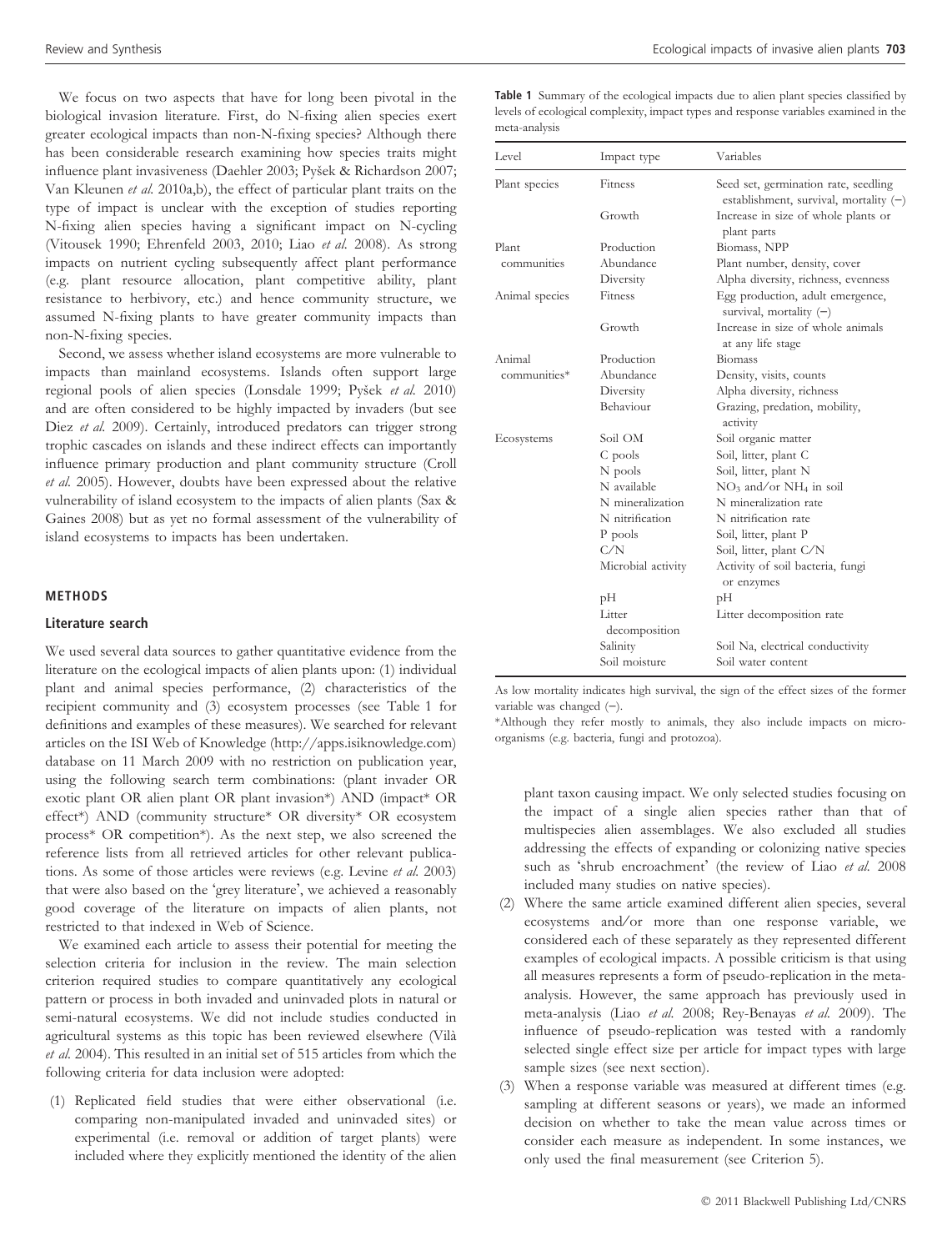- (4) There were also studies conducted on the same species in similar ecosystems but at different locations. We made an informed decision whether to consider studies as independent if locations were from clearly distinct regions (e.g. different islands, different countries) and considered the effects across locations if they represented similar ecosystems under the influence of the same environmental conditions. If the study manipulated other ecological factors (e.g. N-addition, disturbance levels) only results from non-manipulated plots were considered.
- (5) When the study investigated the effects of different degrees of invasion (e.g. heavily vs. less invaded sites) and different residence times (i.e. old vs. recent invasions) we only considered the putative largest contrast. That is, we examined differences between the least invaded sites (i.e. often uninvaded) and the most invaded sites, or differences between uninvaded sites and sites with the longest time since invasion.

#### Data extraction

A total of 199 articles representing 1041 cases of invasion across 135 taxa (all at the species level except four hybrids and one subspecies) met our criteria (Appendix S1). In the vast majority of studies, invaded sites had high alien abundance and although the measures of plant abundance were not always given, the study sites were usually described as having high or > 50% cover. Furthermore, the alien species considered were in many cases explicitly described as invasive in the study region. Thus, our results summarize the impact of invasive alien plant species.

Among the alien plant species investigated, perennial herbs (344 cases) and trees (202 cases) were more often represented than other life-forms and there were only 18 N-fixing species (156 cases). Almost half of the studies (478) have been conducted in temperate regions and one-third (340) in grasslands. Twenty-four per cent of studies (245) were conducted on islands.

In most cases, field assessments of impact were based on comparisons of several ecological variables in long-standing invaded vs. uninvaded sites nearby. Only 14% of the studies involved manipulative experiments (i.e. removal or addition of species). The impact variables measured most frequently concerned N pools (103 cases), plant species diversity (136), animal abundance (94) and plant biomass and production (90). Individual response variables were related to species performance, community structure and ecosystem processes in invaded and uninvaded plots. These levels of ecological complexity were further classified into 24 types of impact (Table 1). Many impact types contain different variables and sometimes the same variable has been estimated by using different methods. However, using different variables to estimate effect sizes within a category is intrinsic to meta-analysis (e.g. Cardinale et al. 2006; Winfree et al. 2009; Van Kleunen et al. 2010b). Although the inclusion of heterogeneous data has prompted some criticism of meta-analytical methods, they provide the opportunity to quantitatively identify largescale patterns (Steward 2010) as the effect size is a unit-free metric that accounts for sample size bias (see below).

We extracted mean, statistical variation (usually SE or SD) and sample size values for invaded and uninvaded plots for each response variable. These data were extracted directly from tables or from graphs using the DATATHIEF II software (B. Thumers; http://www.datathief.org) or, in some cases, also by measuring mean and statistical variation 'manually' using a ruler. For other studies, we obtained data directly from the corresponding authors.

#### Response ratios

For each pair of invaded  $(i)$  and uninvaded  $(m)$  sites per case study, we calculated Hedges'  $d$  as a measure of effect size. Hedges'  $d$  is an estimate of the standardized mean difference that is not biased by small sample sizes (Rosenberg et al. 2000). From each pair of mean values  $(X)$  the individual effect size d was calculated as:

$$
d = \frac{\left(\overline{X}^{i} - \overline{X}^{ni}\right)}{S}J,
$$

where  $S$  is the pooled standard deviation and  $\overline{I}$  a weighting factor based on the number of replicates  $(N)$  per treatment. *J* was calculated as:

$$
J = 1 - \frac{3}{4(N^{ni} + N^i - 2) - 1}.
$$

The variance of Hedges'  $d$ ,  $Vd$  was calculated as:

$$
Vd = \frac{N^{ni} + N^{i}}{N^{ni}N^{i}} + \frac{d^{2}}{2(N^{ni} + N^{i})}.
$$

Hedges' d is a unit-free index which ranges from  $-\infty$  to  $+\infty$  and estimates the size of the impact and its direction. As in classical statistical analysis, the highest effect sizes are from those studies showing large differences between invaded and uninvaded plots when the plots have low variability. Zero d values signify no difference in the variable measured between invaded and uninvaded plots; positive and negative d values imply a general trend following invasion for an increase and decrease, respectively. Hedges'  $d$  calculations and statistical analysis were conducted with the MetaWin v2.1 Software (Rosenberg et al. 2000).

For each impact type, we calculated the weighted mean effect size (d <sup>+</sup>) across the sample of studies with information on the relevant response variable. To test whether  $d^+$  differed significantly from zero (i.e. no change with invasion), we assessed whether the bias-corrected 95% bootstrap-confidence interval (CI) of  $d^+$  did not overlap zero based on 999 iterations (Rosenberg et al. 2000). We also tested whether effects sizes across studies were homogeneous, using the  $Q_{total}$  statistic based on a chi-squared test ( $Q_t$  hereafter). A significant  $Q_t$  indicates that the variance among effect sizes is greater than that expected by sampling error alone (i.e. effect sizes are not equal across studies). The mean percentage of change in a response variable was estimated as  $(e^{R+} - 1) \times 100$  where  $R^+$  is the weighted mean response ratio ( $R$ ) across studies (Rosenberg et al. 2000). The natural logarithm of R is calculated as:

$$
\ln R = \ln \left( \frac{\overline{X}^i}{\overline{X}^{mi}} \right).
$$

For categorical comparisons (e.g. N-fixing vs. non-N-fixing), we examined  $P_{random}$  values associated to  $Q_{between}$  statistic ( $Q_b$  hereafter), which describe the variation in effect sizes that can be ascribed to differences between categories. We also tested whether the remaining within-group heterogeneity  $(Q_w)$  was significant using a chi-squared test. Data were analysed using random-effects models which are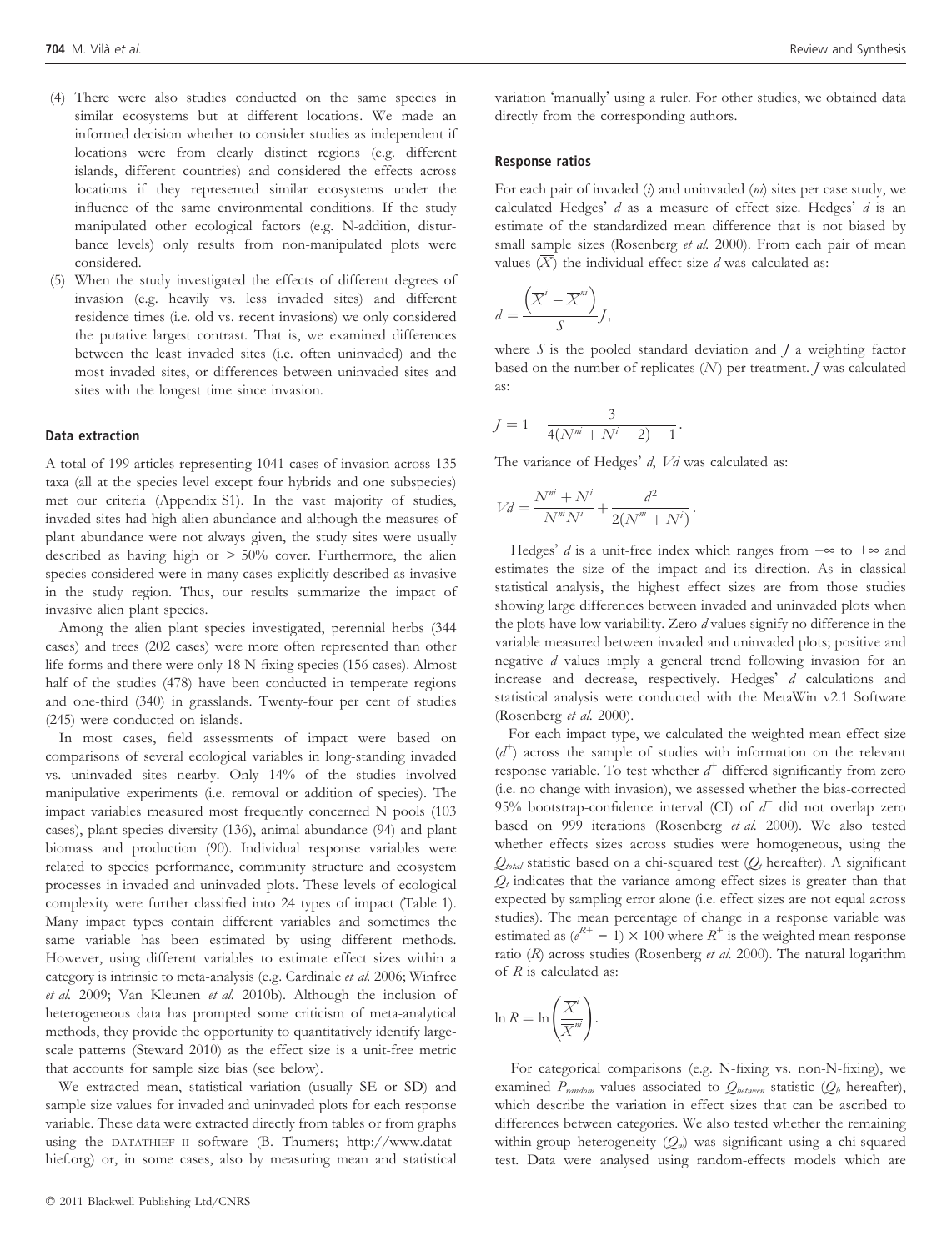preferable in ecological data synthesis because their assumptions are more likely to be satisfied (Rosenberg et al. 2000).

Many studies reported data on the effect of the same alien species on different response variables or in different ecosystems. To avoid pseudoreplication, we also ran the analyses with a randomly selected single effect size per article, for three response variables with the largest sample sizes: plant diversity, animal abundance and N pools. The mean effect sizes for each of these types of impact were similar to those obtained for all studies and the bias-corrected 95% bootstrapconfidence interval (CI) overlapped between the whole dataset and the reduced dataset (Appendix S2). As a consequence, we felt confident to include all the data in our analyses. The inclusion of all case studies enabled us to screen for differences in impact within levels of ecological complexity in a manner similar to the amalgamated metaanalysis performed by Rey-Benayas et al. (2009) or Liao et al. (2008).

In studies on ecological impact, there might be a bias against publishing negative results and studies with larger sample sizes might have more power to detect significant impacts. We examined standardized effect sizes of the raw data to test these potential biases and found that they were slightly negatively (Spearman  $r = -0.099$ ) but significantly ( $P = 0.001$ ) associated with sample size. This might suggest that studies with small sample sizes are slightly more likely to be published when they found bigger differences between invaded and uninvaded sites (Rosenberg et al. 2000). However, a plot of the effect sizes against the sample size revealed a funnel-shaped distribution of the data points (Appendix S3), as would be expected in the absence of a sampling bias (Palmer 1999).

Following Rosenthal (1979), we estimated the fail-safe number, that is, the number of studies that would have to be added to change the results of the meta-analysis from significant to non-significant, to be 37 689. As this value is larger than  $5N + 10 = 5215$  where  $N$  = number of case studies in our dataset, we are confident that the observed results can be treated as a reliable estimate of the true effect (Rosenberg 2005). Moreover, a plot of the standardized effect sizes against the normal quantiles revealed a straight line (Appendix S3) indicating that the effect sizes are normally distributed (Wang & Bushman 1998). Overall, this indicates that there was only a mild publication bias unlikely to change the overall meaning of the results.

#### RESULTS

Averaged across all studies, there was considerable variability in the effect sizes ( $Q_t = 2257.36$ , d.f. = 1039,  $P < 0.0001$ ) ranging over 5 orders of magnitude. Mean effect sizes differed significantly among the impact types examined  $(Q_b = 316.78, d.f. = 23, P = 0.001)$  not only in magnitude but also in direction (Figs 1 and 2; Appendix S4).

The mean effect size within impact types was also heterogeneous  $(Q_w = 1940.57, d.f. = 1016, P < 0.0001$ ; see Appendix S4 for  $Q_t$  of each impact type). This result indicates that even for particular impact types the magnitude and direction of the effect size varied significantly across studies. For 11 of the 24 impact types examined, the CI of the mean effect size overlapped zero (Figs 1 and 2). Therefore, for these impact types, we could not support the hypothesis that the variables examined changed uniformly with invasion, due to heterogeneity in the direction of effects found for different studies (Appendix S4).

Alien plants significantly reduced fitness and growth of resident plant species by 41.7 and 22.1%, respectively, and changed plant community structure by decreasing species' abundance (43.5%) and diversity (50.7%). However, total community production increased by



Figure 1 Mean effect size (Hedges'  $d$ ) of differences between alien plant species impacts to (a) plant species and communities and (b) animal species and communities. The bars around the means denote bias-corrected 95%-bootstrap confidence intervals. A mean effect size is significantly different from zero when its 95% confidence interval do not bracket zero. Positive mean effect sizes indicate that the invaded plots had on average greater values for variables describing a particular impact type. The sample sizes with Hedges'  $d \le 0$ , Hedges'  $d = 0$  and Hedges'  $d > 0$  are given next to the bars.



Figure 2 Mean effect size (Hedges'  $d$ ) of differences between ecosystem impacts with indication of significant differences between N-fixing (closed triangles) and non-N-fixing (open triangles) alien plant species. Otherwise as in Figure 1.

56.8% following invasion (Fig. 1a). Alien plants also significantly decreased animal species' fitness by 16.5% and abundance by 17.3% (Fig. 1b). For the other variables related to animal species performance and animal community structure the CI of the mean effect size overlapped zero. Thus, although the trend was towards a decrease in the other variables with invasion, the direction of effect sizes were not uniform across studies.

With regard to ecosystem impacts, alien plants enhanced microbial activity by 32.3%, available N (53.7%), N, P and C pools (22.1, 19.7 and 11.6%, respectively), and decreased pH (3%), but for the impacts on the other variables, the CI of the mean effect size overlapped zero (Fig. 2; Appendix S4). For instance, on average, invasion decreased litter decomposition by 15.6% but there was a significant heterogeneity among studies ( $Q_t = 24.14$ , d.f. = 12,  $P = 0.02$ ) with almost as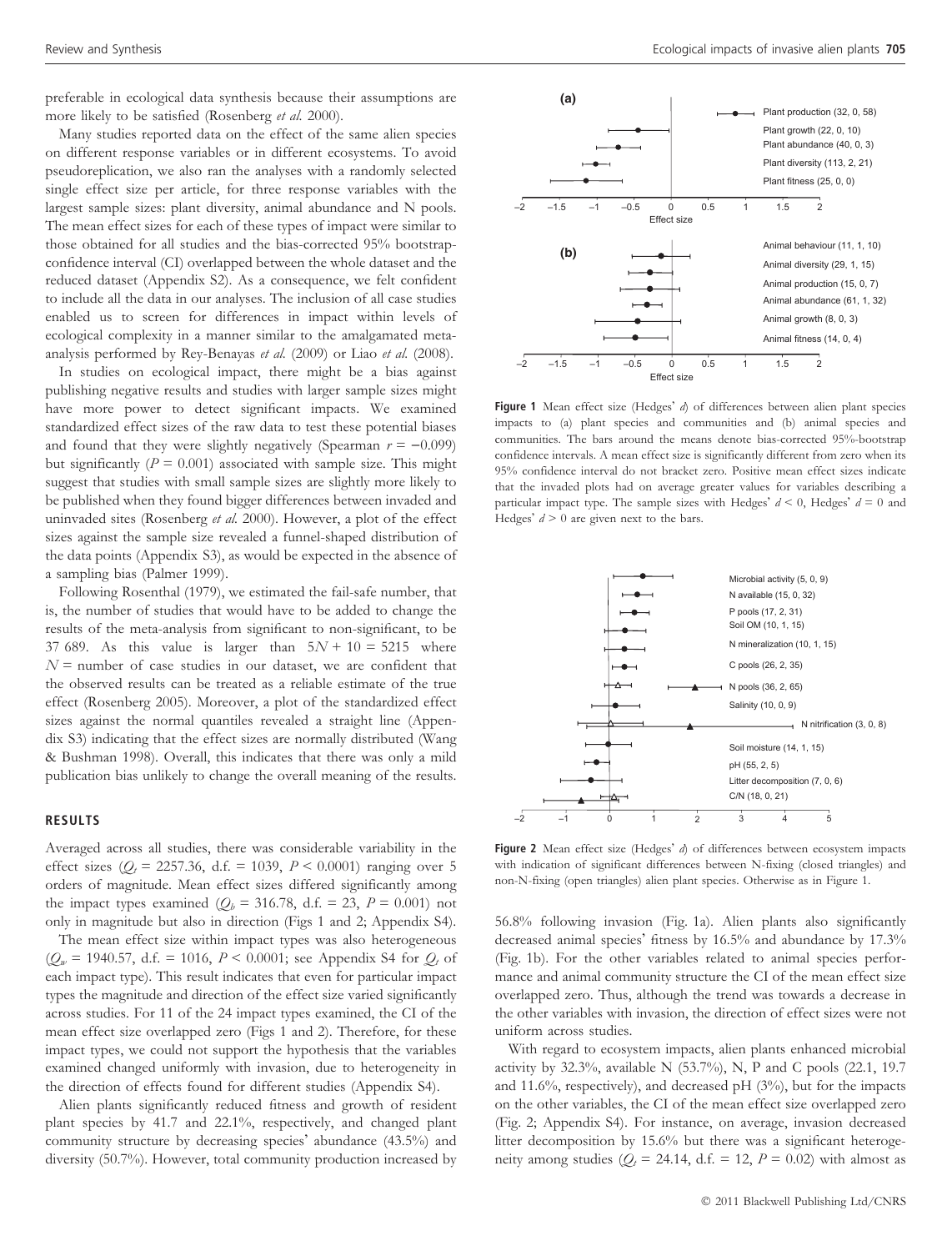many studies showing increases as decreases in litter decomposition due to invasion (Fig. 2).

Compared with non-N-fixing species, the alien N-fixing species increased the impact on N pools and N nitrification significantly  $(d^+ = 1.94 \text{ vs. } d^+ = 0.19; d^+ = 1.83 \text{ vs. } d^+ = 0.02, \text{ respectively}).$ By contrast, while N-fixing species decreased C⁄N, non-N-fixing species increased the value of this variable ( $d^+ = -0.65$  vs.  $d^+ = 0.10$ ). The impact of N-fixing alien plants was not significantly different from that of non-N-fixing species for any of the other impact type addressed in this study (Table 2).

There were no significant differences in the mean effect sizes between studies conducted on islands and on the mainland (Table 2).

#### **DISCUSSION**

Our analysis provides rigorous evidence that alien plant species exert significant impacts on many ecological variables. However, the magnitude and direction of these impacts vary among different levels of ecological complexity. In absolute terms, impacts on plant species and communities were substantial whereas those on nutrient cycling were relatively minor. This indicates that by the time impacts on nutrient cycling are detected, plant species and communities are likely to have already been affected by invasion. Nevertheless, the causal

**Table 2** Heterogeneity between  $(Q_b)$  the impact of N-fixing and non-N-fixing alien plant species and for studies conducted in islands and in mainland ecosystems with indication of sample sizes and P-values (significant results are in bold)

|                        |                       | $N$ -fixing              |                                      |                          | Insularity               |                                  |                          |
|------------------------|-----------------------|--------------------------|--------------------------------------|--------------------------|--------------------------|----------------------------------|--------------------------|
| Level                  | Impact type           | $\mathcal{Q}_b$          | $N_{\text{ves}}$ , $N_{\text{no}}$ P |                          | $\mathcal{Q}_b$          | $N_{\text{ves}}$ $N_{\text{no}}$ | $\mathbf{P}$             |
| Plant species          | Fitness               | 1.31                     | 8, 18                                | 0.29                     | 0.77                     | 2, 23                            | 0.46                     |
|                        | Growth                |                          |                                      |                          | 1.08                     | 8, 46                            | 0.37                     |
| Plant<br>communities   | Production            |                          | 7.25 4,86                            | 0.06                     | 4.74                     | 13, 77                           | 0.14                     |
|                        | Abundance             | 1.92                     | 11, 42                               | 0.17                     | 0.66                     | 4, 49                            | 0.45                     |
|                        | Diversity             | 3.60                     | 15, 121                              | 0.09                     | 1.03                     | 25, 111                          | 0.34                     |
| Animal species         | Fitness               |                          |                                      |                          |                          |                                  |                          |
|                        | Growth                | $\overline{\phantom{0}}$ |                                      | $\overline{\phantom{0}}$ | $\overline{\phantom{0}}$ |                                  | $\overline{\phantom{0}}$ |
| Animal<br>communities* | Production            | 0.00                     | 4, 18                                | 1                        | 0.45                     | 3, 19                            | 0.46                     |
|                        | Abundance             | 4.45                     | 11,83                                | 0.06                     | $0.00\,$                 | 34, 60                           | 0.97                     |
|                        | Diversity             | 0.12                     | 3, 42                                | 0.74                     | 1.19                     | 12, 33                           | 0.30                     |
|                        | Behaviour             | $\overline{\phantom{0}}$ | -                                    | $\overline{\phantom{0}}$ | $-$                      | -                                | -                        |
| Ecosystems             | Soil OM               | 1.31                     | 8, 18                                | 0.29                     | 0.34                     | 3, 23                            | 0.60                     |
|                        | C pools               | 2.62                     | 7,56                                 | 0.14                     | 0.46                     | 3, 19                            | 0.46                     |
|                        | N pools               | 28.21                    | 25, 78                               | 0.001                    | 0.04                     | 34, 69                           | 0.87                     |
|                        | N available           | 1.96                     | 13, 34                               | 0.22                     | 0.17                     | 10, 37                           | 0.71                     |
|                        | N mineralization      | 0.19                     | 7, 18                                | 0.71                     | 0.08                     | 4, 21                            | 0.82                     |
|                        | N nitrification       | 8.35                     | 3, 8                                 | 0.01                     | 0.96                     | 2, 9                             | 0.35                     |
|                        | P pools               | 4.33                     | 13, 37                               | 0.06                     | 4.25                     | 12, 38                           | 0.10                     |
|                        | C/N                   | 3.99                     | 7, 32                                | 0.05                     | 0.73                     | 20, 19                           | 0.42                     |
|                        | Microbial<br>activity | 0.86                     | 3, 11                                | 0.39                     |                          |                                  |                          |
|                        | pН                    | 0.14                     | 11, 51                               | 0.77                     | $0.00\,$                 | 25, 37                           | 0.96                     |
|                        | Litter                | 0.01                     | 2, 11                                | 0.97                     | 2.30                     | 3, 10                            | 0.27                     |
|                        | decomposition         |                          |                                      |                          |                          |                                  |                          |
|                        | Salinity              |                          | $0.11$ 5, 14                         | 0.75                     | 0.17                     | 4, 15                            | 0.69                     |
|                        | Soil moisture         | 0.23                     | 3, 17                                | 0.66                     | 0.73                     | 3, 17                            | 0.41                     |

Significance values of  $Q_b$  are based on randomization tests. Empty cells denote the analysis could not be conducted due to the lack of replicates.

\*Although they refer mostly to animals, they also include impacts on microorganisms (e.g. bacteria, fungi and protozoa).

links between plant community and ecosystem impacts remain largely unexplored (Levine *et al.* 2003). There are only a few experiments that teased apart the direct impacts on nutrient cycling from the indirect impacts via changes in community structure (but see Belnap et al. 2005; Allison et al. 2006 for exceptions).

Our analysis also shows that alien plants have bottom-up impacts on higher trophic levels, although on average these effects are of lower magnitude than those within the same trophic level. The effect of alien plants on taxa at higher trophic levels might depend on the degree of their dependence on alien plants as a food resource (de Groot et al. 2007; Gerber et al. 2008) but indirect effects may occur when alien plants increase habitat heterogeneity (Pearson 2009). Studies which have simultaneously investigated the impacts of alien plants on primary producers and on other trophic levels are scarce (Valtonen et al. 2006; de Groot et al. 2007; Gerber et al. 2008) and more are needed to understand how frequent feedback impacts occur across trophic levels.

One of the most striking findings of our study is that alien plant species reduced local plant species diversity and increased plant production of the invaded community. This is contrary to what diversity-ecosystem functioning experiments would predict and supports the importance of sampling effects in the patterns observed in such studies (Cardinale et al. 2006). Experimental work has shown that a strong invader can essentially reverse the positive diversity– productivity relationship in a manner consistent to what we have found (Zavaleta & Hulvey 2004; Maron & Marler 2008). Our analysis suggests that alien plant invasions may result in a sampling effect where ecosystem production is driven by the addition of a single highly productive species, even if overall species diversity declines.

A prediction which our analysis did not support is generally greater impact of alien N-fixing species compared with alien non-N-fixing species. Seminal work on the impact of Myrica faya, an N-fixing introduced tree in Hawaii, on early stages of primary succession (Vitousek et al. 1987) motivated the idea that alien N-fixing species can exert large impacts on recipient ecosystems. Current evidence suggests that compared with non-N-fixing species, N-fixing alien species more strongly affect N and C cycling (Liao et al. 2008), but our results indicate that no such differences are found for impacts on other ecosystem processes or on community structure.

Another unexpected result is that we did not find greater impacts on islands than on mainland ecosystems. The generally accepted assumption that islands are more threatened by plant invaders than the mainland is largely drawn form the fact that their floras are proportionally more dominated by alien species and ecosystems are more disturbed (D'Antonio & Dudley 1994). Indeed, compared with corresponding mainland ecosystems, islands often harbour more alien species (Lonsdale 1999) and individual alien plants can often be more widespread (Gimeno et al. 2006). This might suggest greater impacts but our results indicate that the magnitude of the impact is not significantly greater than in mainland ecosystems and imply that invasion success does not necessarily translate into greater impacts at a local scale (Parker et al. 1999).

Our results summarize the impacts of strongly dominating alien plant species prone to cause changes in species, communities or ecosystems (Vilà et al. 2010). The data available did not allow us to determine how impacts might increase as a function of alien plant abundances. This seems to be a major gap in our understanding of biological invasion regarding whether the relationship between alien plant abundance and impact is saturating, sigmoid or linear (Ehrenfeld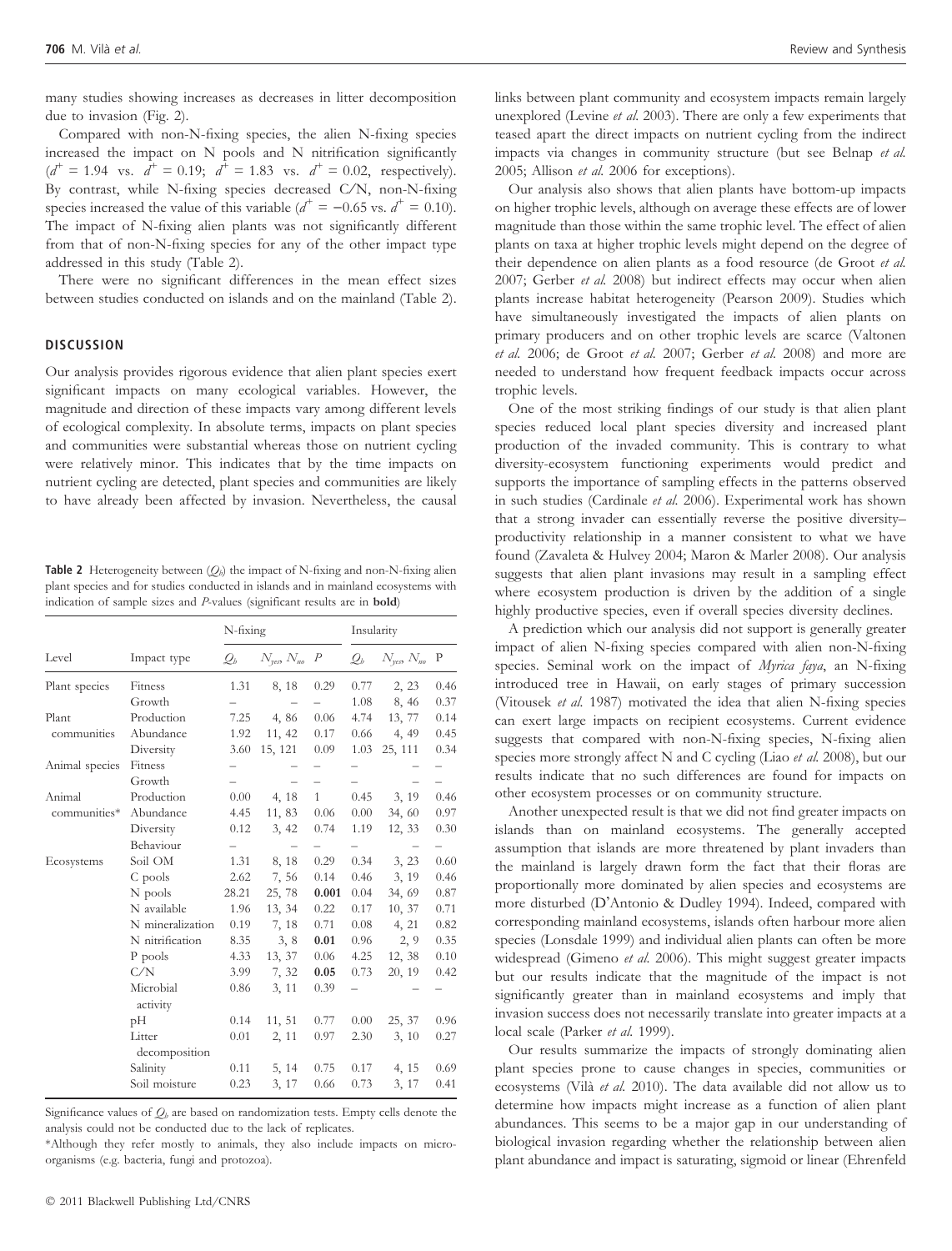2010). It is of interest to know whether there are thresholds or 'breakpoints' where impacts of alien plants may not scale linearly with their abundances, and how this relationship may vary among invading species (Andreu et al. 2009) and the spatial scale of study (Powell et al. 2011). The experimental studies examining this relationship found it to either scale linearly (Maron & Marler 2008) or not at all (Meffin et al. 2010) with invader abundance. Thus, additional experiments are needed before we can make generalizations about the nature of this relationship (Parker et al. 1999; Levine et al. 2003). This topic remains at the core of whether the impact of alien species is related to their ecological success.

In conclusion, our analyses have highlighted that alien plants pose significant impacts at the species, community and ecosystem level. Current understanding of invasive plant impacts is restricted to relatively few dominant alien species (Pyšek et al. 2008). However, possibly because our database had different representation of alien plant life forms and ecosystems, the magnitude of the impacts was very variable and even for a given impact type, the direction of the ecological change was context-dependent. Our quantitative approach to value impacts could be further developed as the basis for scoring alien species and recipient ecosystems for risk assessment of invasions (Nentwig et al. 2009). We hope this article helps to re-invigorate this area of research by highlighting the association among impacts at several levels of ecological complexity and also the links between invasion success and invasion impacts.

#### ACKNOWLEDGEMENTS

Discussions with J.M. Levine, C.M. D'Antonio, J.S. Dukes, K. Grigulis and S. Lavorel at a European Science Foundation Workshop held in Barcelona in 2001 inspired portions of this work. We thank I. Parker and two anonymous referees for comments on an early draft of this article. Funding was provided by PRATIQUE (KBBE-212459) and STEP (244090-STEP-CP-FP) of the EU 7FP; the Spanish Ministerio de Ciencia e Innovación project RIXFUTUR (CGL2009-7515) and MONTES (CSD2008-00040); the Junta de Andalucía RNM-4031; the Czech Science Foundation (206/09/0563); the Academy of Sciences of the Czech Republic Projects No. AV0Z60050516 and MSM0021620828; the Ministry of Environment of the Czech Republic project LC06073 and the Swiss National Science Foundation (NCCR 'Plant Survival'). P.P. acknowledges the support by Praemium Academiae award from AS CR and J.P. from SCIEX.

#### AUTHOR CONTRIBUTIONS

MV, PP, US and PEH designed research; MV, JLE, MH, JP and YS prepared the database; MV and VJ analysed data; and MV, PP, VJ, JLM, US and PEH wrote the article.

#### **REFERENCES**

- Allison, S.D., Nielsen, C. & Hughes, R.F. (2006). Elevated enzyme activities in soils under the invasive nitrogen-fixing tree Falcataria moluccana. Soil Biol. Biochem., 38, 1537–1544.
- Andreu, J., Vilà, M. & Hulme, P.E. (2009). An assessment of stakeholder perceptions and management of alien plants in Spain. Environ. Manag., 43, 1244– 1255.
- Belnap, J., Phillips, S.L., Sherrod, S.K. & Moldenke, A. (2005). Soil biota can change after exotic plant invasion: does this affect ecosystem processes? Ecology, 86, 3007–3017.
- Cardinale, B.J., Srivastava, D.S., Duffy, J.E., Wright, J.P., Downing, A.L., Sankaran, M. et al. (2006). Effects of biodiversity on the functioning of trophic groups and ecosystems. Nature, 443, 989–992.
- Croll, D.A., Maron, J.L., Estes, J.A., Danner, E.M. & Byrd, G.V. (2005). Introduced predators transform subarctic islands from grassland to tundra. Science, 307, 1959-1961.
- Daehler, C.C. (2003). Performance comparisons of co-occurring native and alien invasive plants: Implications for conservation and restoration. Annu. Rev. Ecol. Evol. Syst., 34, 183–211.
- D'Antonio, C. & Dudley, T. (1994). Biological invasions as agents of change on islands versus mainlands. In: Islands: Biological Diversity and Ecosystem Function (eds Vitousek, P.M., Loope, L. & Andersen, H.). Springer-Verlag, Berlin, pp. 103– 121.
- Diez, J.M., Williams, P.A., Randall, R.P., Sullivan, J.J., Hulme, P.E. & Duncan, R.P. (2009). Learning from failures: testing broad taxonomic hypotheses about plant naturalization. Ecol. Lett., 12, 1174-1183.
- Ehrenfeld, J.G. (2003). Effect of exotic plant invasions on soil nutrient cycling processes. Ecosystems, 6, 503–523.
- Ehrenfeld, J.G. (2010). Ecosystem consequences of biological invasions. Annu. Rev. Ecol. Evol. Syst., 41, 59–80.
- Gaertner, M., Breeyen, A.D., Hui, C. & Richardson, D.M. (2009). Impacts of alien plant invasions on species richness in Mediterranean-type ecosystems: a metaanalysis. Progr. Phys. Geogr., 33, 319–338.
- Gerber, E., Krebs, C., Murrell, C., Moretti, M., Rocklin, R. & Schaffner, U. (2008). Exotic invasive knotweeds (Fallopia spp.) negatively affect native plant and invertebrate assemblages in European riparian habitats. Biol. Cons., 141, 646– 654.
- Gimeno, I., Vila`, M. & Hulme, P.E. (2006). Are islands more susceptible to plant invasion than continents? A test using Oxalis pes-caprae in the western Mediterranean. J. Biogeogr., 33, 1559–1565.
- de Groot, M., Kleijn, D. & Jogan, N. (2007). Species groups occupying different trophic levels respond differently to the invasion of semi-natural vegetation by Solidago canadensis. Biol. Cons., 136, 612-617.
- Hejda, M., Pyšek, P. & Jarošík, V. (2009). Impact of invasive plants on the species richness, diversity and composition of invaded communities. *J. Ecol.*, 97, 393– 403.
- Jeschke, J.M. & Strayer, D.L. (2005). Invasion success of vertebrates in Europe and North America. Proc. Natl Acad. Sci. U.S.A., 102, 7198-7202.
- LePrieur, F., Beauchard, O., Blanchet, S., Oberdorff, T. & Brosse, S. (2008). Fish invasions in the world's river systems: when natural processes are blurred by human activities. PLoS Biol., 6, 404-410.
- Levine, J.M., Vilà, M., D'Antonio, C.M., Dukes, J.S., Grigulis, K. & Lavorel, S. (2003). Mechanisms underlying the impact of exotic plant invasions. Proc. R. Soc. London, Serie B, 270, 775–781.
- Liao, C., Peng, R., Luo, Y., Zhou, X., Wu, X., Fang, C. et al. (2008). Altered ecosystem carbon and nitrogen cycles by plant invasion: a meta-analysis. New Phytol., 177, 706–714.
- Lonsdale, W.M. (1999). Global patterns of plant invasions and the concept of invasibility. Ecology, 80, 1522–1536.
- Maron, J.L. & Marler, M. (2008). Effects of native species diversity and resource additions on invader impact. Am. Nat., 172, S18–S33.
- Meffin, R., Miller, A.L., Hulme, P.E. & Duncan, R.P. (2010). Experimental introduction of the alien weed Hieracium lepidulum reveals no significant impact on montane plant communities in New Zealand. Diversity Distrib., 16, 804–815.
- Nentwig, W., Kühnel, E. & Bacher, S. (2009). A generic impact-scoring system applied to alien mammals in Europe. Cons. Biol., 24, 302–311.
- Palmer, A.R. (1999). Detecting publication bias in meta-analysis: a case study of fluctuating asymmetry and sexual selection. Amer. Nat., 154, 220-233.
- Parker, I.M., Simberloff, D., Lonsdale, W.M., Goodell, K., Wonham, M., Kareiva, P.M. et al. (1999). Impact: toward a framework for understanding the ecological effects of invaders. Biol. Invas., 1, 3–19.
- Pearson, D.A. (2009). Invasive plant architecture alters trophic interactions by changing predator abundance and behaviour. Oecologia, 159, 549-558.
- Pejchar, L. & Mooney, H.A. (2009). Invasive species, ecosystem services and human well-being. Trends Ecol. Evol., 24, 497-504.
- Powell, K.I., Chase, J.M. & Knight, T.M. (2011). A synthesis of plant invasion effects on biodiversity across spatial scales. Am. J. Bot., 98, 539-548.